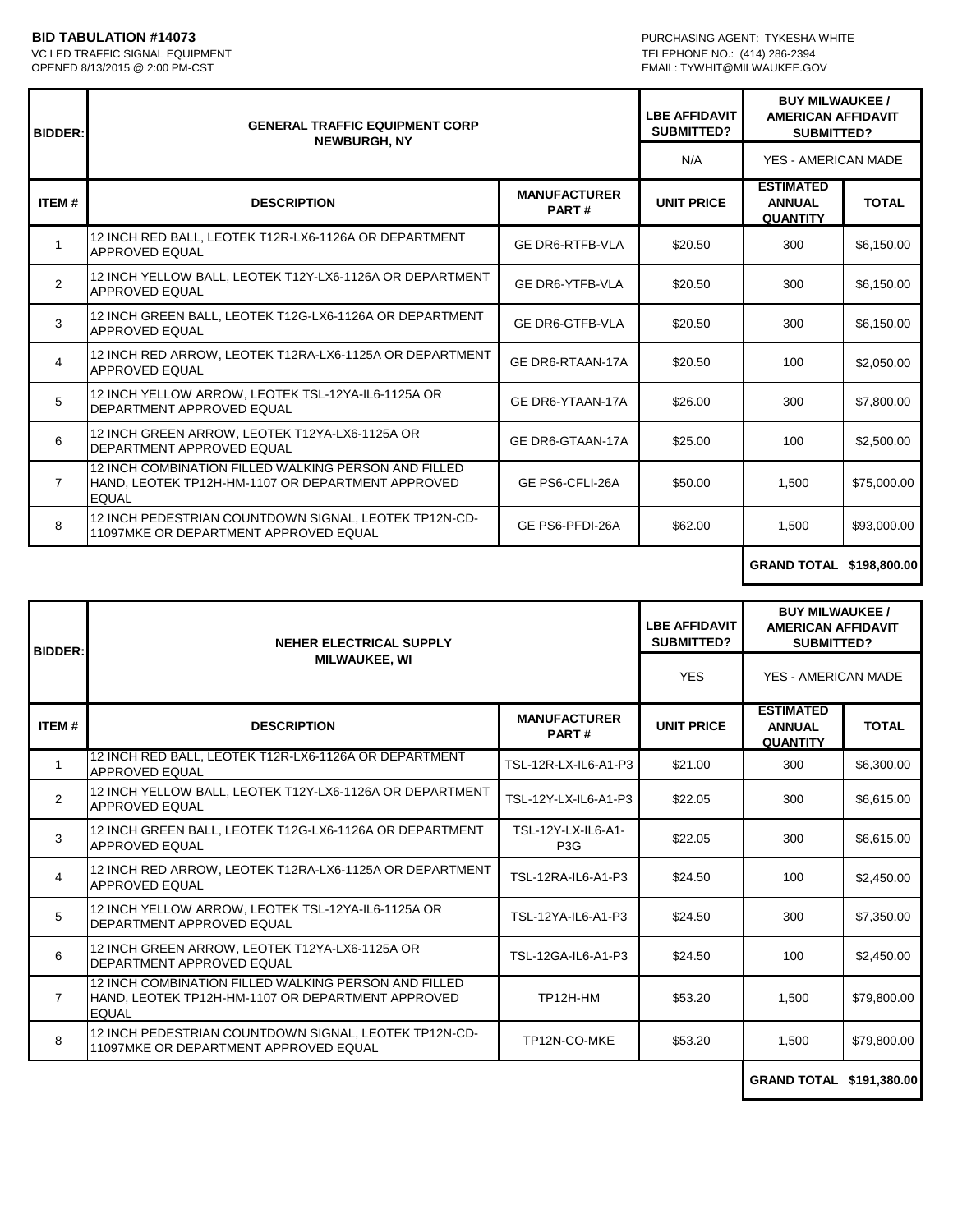| <b>BIDDER:</b> | <b>PRICE AND SONS, INC</b><br><b>MILWAUKEE, WI</b>                                                                        |                              | <b>LBE AFFIDAVIT</b><br><b>SUBMITTED?</b> | <b>BUY MILWAUKEE /</b><br><b>AMERICAN AFFIDAVIT</b><br><b>SUBMITTED?</b> |              |
|----------------|---------------------------------------------------------------------------------------------------------------------------|------------------------------|-------------------------------------------|--------------------------------------------------------------------------|--------------|
|                |                                                                                                                           |                              | <b>YES</b>                                | YES - AMERICAN MADE                                                      |              |
| <b>ITEM#</b>   | <b>DESCRIPTION</b>                                                                                                        | <b>MANUFACTURER</b><br>PART# | <b>UNIT PRICE</b>                         | <b>ESTIMATED</b><br><b>ANNUAL</b><br><b>QUANTITY</b>                     | <b>TOTAL</b> |
| 1              | 12 INCH RED BALL, LEOTEK T12R-LX6-1126A OR DEPARTMENT<br><b>APPROVED EQUAL</b>                                            | TSL-12R-MKE                  | \$21.50                                   | 300                                                                      | \$6,450.00   |
| $\overline{2}$ | 12 INCH YELLOW BALL, LEOTEK T12Y-LX6-1126A OR DEPARTMENT<br>APPROVED EQUAL                                                | TSL-12Y-MKE                  | \$22.60                                   | 300                                                                      | \$6,780.00   |
| 3              | 12 INCH GREEN BALL, LEOTEK T12G-LX6-1126A OR DEPARTMENT<br>APPROVED EQUAL                                                 | TSL-12G-MKE                  | \$22.60                                   | 300                                                                      | \$6,780.00   |
| 4              | 12 INCH RED ARROW, LEOTEK T12RA-LX6-1125A OR DEPARTMENT<br>APPROVED EQUAL                                                 | TSL-12RA-MKE                 | \$25.10                                   | 100                                                                      | \$2,510.00   |
| 5              | 12 INCH YELLOW ARROW, LEOTEK TSL-12YA-IL6-1125A OR<br>DEPARTMENT APPROVED EQUAL                                           | TSL-12YA-MKE                 | \$25.10                                   | 300                                                                      | \$7,530.00   |
| 6              | 12 INCH GREEN ARROW. LEOTEK T12YA-LX6-1125A OR<br>DEPARTMENT APPROVED EQUAL                                               | TSL-12GA-MKE                 | \$25.10                                   | 100                                                                      | \$2,510.00   |
| $\overline{7}$ | 12 INCH COMBINATION FILLED WALKING PERSON AND FILLED<br>HAND, LEOTEK TP12H-HM-1107 OR DEPARTMENT APPROVED<br><b>EQUAL</b> | TP12H-HM-MKE                 | \$54.55                                   | 1.500                                                                    | \$81,825.00  |
| 8              | 12 INCH PEDESTRIAN COUNTDOWN SIGNAL, LEOTEK TP12N-CD-<br>11097MKE OR DEPARTMENT APPROVED EQUAL                            | TP12N-CD-MKE                 | \$54.55                                   | 1,500                                                                    | \$81,825.00  |

## **GRAND TOTAL \$196,210.00**

|                | TRAFFIC AND PARKING CONTROL CO, INC<br><b>BROWN DEER, WI</b>                                                              |                                  | <b>LBE AFFIDAVIT</b><br><b>SUBMITTED?</b> | <b>BUY MILWAUKEE /</b><br><b>AMERICAN AFFIDAVIT</b><br><b>SUBMITTED?</b> |              |
|----------------|---------------------------------------------------------------------------------------------------------------------------|----------------------------------|-------------------------------------------|--------------------------------------------------------------------------|--------------|
| <b>BIDDER:</b> |                                                                                                                           |                                  | N/A                                       | YES - AMERICAN MADE                                                      |              |
| <b>ITEM#</b>   | <b>DESCRIPTION</b>                                                                                                        | <b>MANUFACTURER</b><br>PART#     | <b>UNIT PRICE</b>                         | <b>ESTIMATED</b><br><b>ANNUAL</b><br><b>QUANTITY</b>                     | <b>TOTAL</b> |
| 1              | 12 INCH RED BALL, LEOTEK T12R-LX6-1126A OR DEPARTMENT<br>APPROVED EQUAL                                                   | <b>DIALIGHT</b><br>4331210003XL  | \$20.44                                   | 300                                                                      | \$6,132.00   |
| 2              | 12 INCH YELLOW BALL, LEOTEK T12Y-LX6-1126A OR DEPARTMENT<br><b>APPROVED EQUAL</b>                                         | <b>DIALIGHT</b><br>433323090XL   | \$22.13                                   | 300                                                                      | \$6,639.00   |
| 3              | 12 INCH GREEN BALL, LEOTEK T12G-LX6-1126A OR DEPARTMENT<br><b>APPROVED EQUAL</b>                                          | <b>DIALIGHT</b><br>4332220001XL  | \$21.58                                   | 300                                                                      | \$6,474.00   |
| $\overline{4}$ | 12 INCH RED ARROW, LEOTEK T12RA-LX6-1125A OR DEPARTMENT<br><b>APPROVED EQUAL</b>                                          | <b>DIALIGHT</b><br>2331210003XL  | \$27.18                                   | 100                                                                      | \$2,718.00   |
| 5              | 12 INCH YELLOW ARROW, LEOTEK TSL-12YA-IL6-1125A OR<br>DEPARTMENT APPROVED EQUAL                                           | <b>DIALIGHT</b><br>4313334901XOD | \$24.21                                   | 300                                                                      | \$7,263.00   |
| 6              | 12 INCH GREEN ARROW, LEOTEK T12YA-LX6-1125A OR<br>DEPARTMENT APPROVED EQUAL                                               | <b>DIALIGHT</b><br>4322324001XOD | \$27.33                                   | 100                                                                      | \$2,733.00   |
| $\overline{7}$ | 12 INCH COMBINATION FILLED WALKING PERSON AND FILLED<br>HAND, LEOTEK TP12H-HM-1107 OR DEPARTMENT APPROVED<br><b>EQUAL</b> | <b>DIALIGHT</b><br>4306772001X   | \$57.29                                   | 1.500                                                                    | \$85.935.00  |
| 8              | 12 INCH PEDESTRIAN COUNTDOWN SIGNAL, LEOTEK TP12N-CD-<br>11097MKE OR DEPARTMENT APPROVED EQUAL                            | <b>DIALIGHT</b><br>4307773001X   | \$57.29                                   | 1,500                                                                    | \$85,935.00  |
|                |                                                                                                                           |                                  |                                           | GRAND TOTAL \$203,829.00                                                 |              |